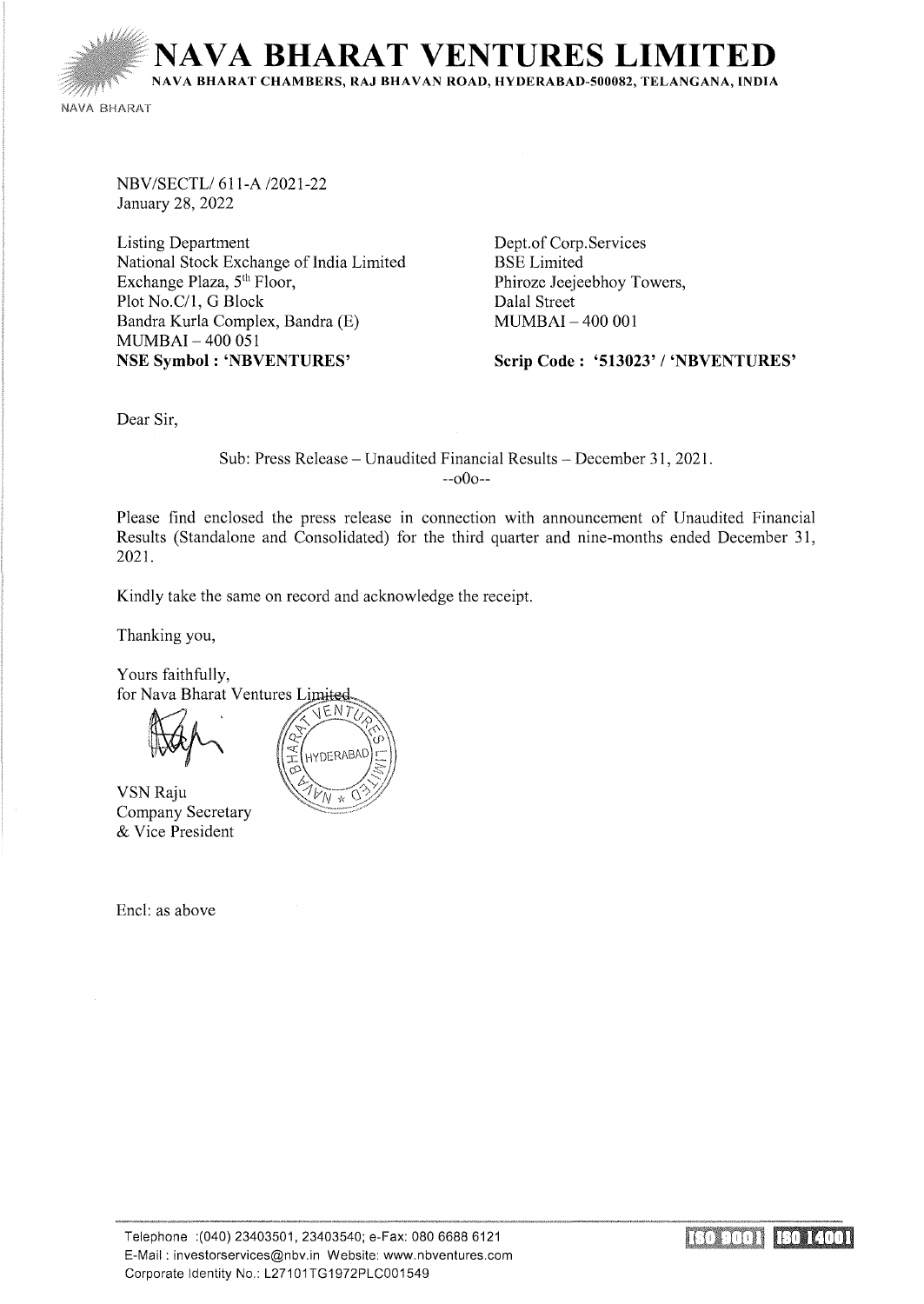

# Nava Bharat Ventures Limited Reports Q3 & 9M FY22 results

- **Stellar Standalone performance reports 99% growth in Revenue, 238% growth in EBITDA and 222% growth in PAT for the quarter**
- **Standalone 9 months performance marked by 85% growth in revenues, 157% growth in EBIDTA and 174% growth in PAT**
- **Consolidated quarterly Financials improved YoY with 42% growth in revenues, 44% growth in EBIDTA and 18% growth in PAT**

**Hyderabad, India, 28<sup>th</sup> Jan 2022:** Nava Bharat Ventures Ltd, the flagship company of the NBV group with interests in ferro alloys, power generation, coal mining and healthcare announced its financial results for the third quarter and nine months ended  $31<sup>st</sup>$  Dec 2021.

## **Financial Performance - Standalone Operations - 03 FY22**

- Record realisations for manganese alloys sustained the growth momentum with power division supplementing it with higher productivity. The profit before tax grew by 229% Yo Y for the quarter, despite an exceptional provision against a contingent liability, made on a prudential basis.
	- o **Ferro Alloys Revenue grew by 81% YoY.** 
		- **i)** Such Growth was led by both Volume and Realisation. Company's strategy of focussing on exports fetched better average realisations for its manganese alloys division.
		- **ii)** Its Ferro Chrome conversion operations continued to be stable affording due value add for captive power and delivered an improvement Yo Y.
	- o **Power division reported 83% growth in Revenue.** 
		- **i)** 60MW IPP of its 150MW in Odisha has since July 2021 been contributing significantly to standalone power business. Competitive marginal cost in Odisha helped the Company improve upon merchant power sales on an opportunistic basis.
		- **ii)** Captive consumption of power units (114MW) was consistent YoY, however improvement of merchant sales from these units also contributed to company's power segment.
- Company reported a 238% increase in EBITDA YoY due to better efficiency in operations. EBITDA margins for Q3YF22 stood at 40% versus 24% in Q3FY21. Such Increase was predominantly led by Ferro Alloys division.

| <b>Particulars</b><br>(in INR Mn) | <b>Q3 FY22</b> | <b>Q3 FY21</b> | YoY%   | <b>9M FY22</b> | <b>9M FY21</b> | $\mathbf{Yo}\mathbf{Y}\mathbf{O}'$ |
|-----------------------------------|----------------|----------------|--------|----------------|----------------|------------------------------------|
| Revenue $#$                       | 5,157.1        | 2,585.7        | 99.4%  | 12,539.8       | 6,793.3        | 84.6%                              |
| $EBITDA**$                        | 2,055.9        | 608.7          | 237.8% | 4,480.7        | 1,742.9        | 157.1%                             |
| EBITDA Margin %                   | 39.9%          | $23.5\%$       |        | 35.7%          | 25.7%          |                                    |
| <b>PBT</b>                        | 1,646.7        | 506.2          | 225.3% | 3875.0         | 1421.2         | 172.7%                             |
| PAT                               | 1,047.2        | 325.0          | 222.2% | 2,527.4        | 923.9          | 173.5%                             |

## **03 FY22 Financial Performance - Standalone**

11 Revenue and EBITDA excludes discontinued operations

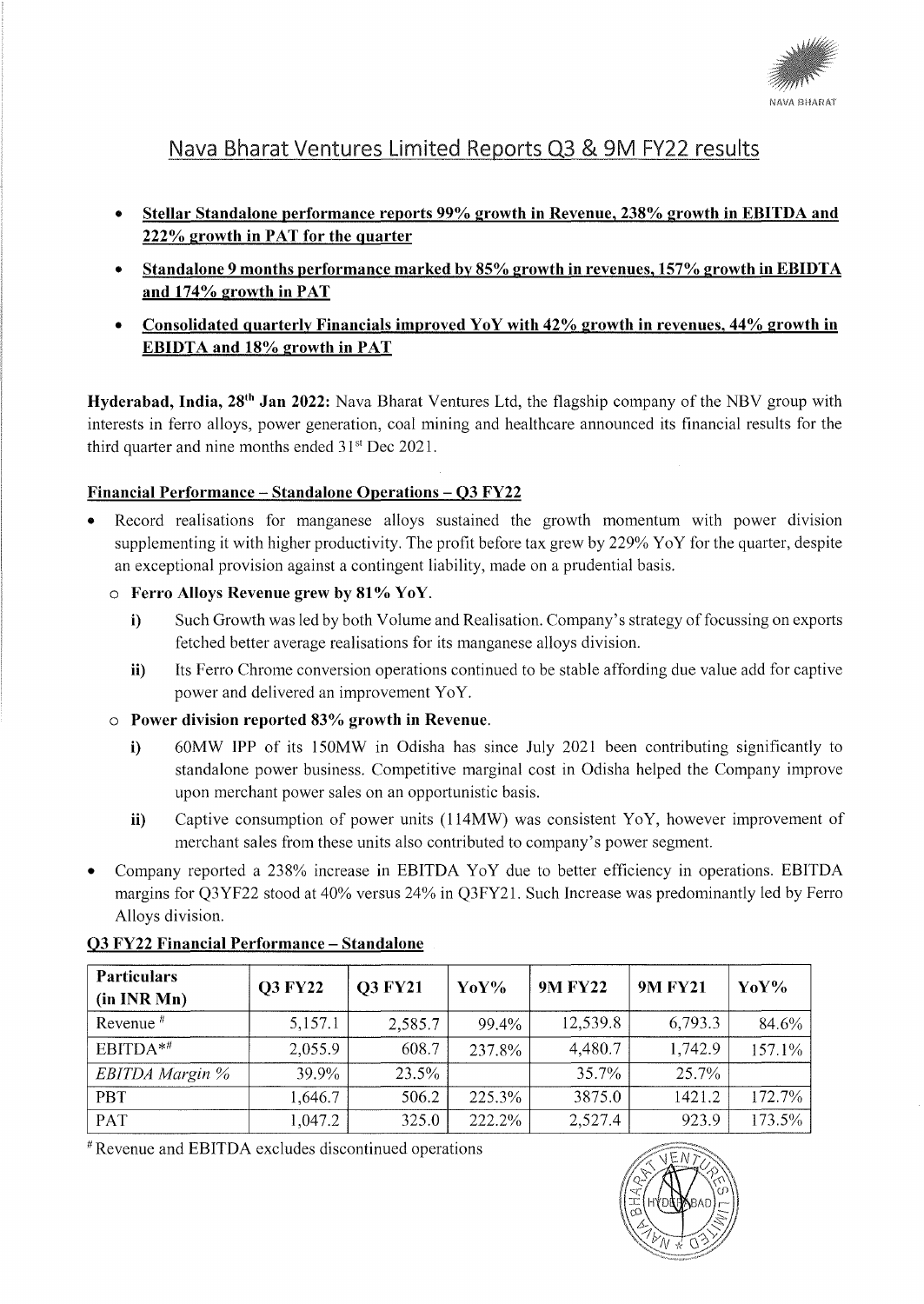

### Financial Performance - Consolidated Operations - 03 FY22

| <b>Particulars</b><br>(in INR Mn) | <b>Q3 FY22</b> | <b>Q3 FY21</b> | YoY%  | <b>9M FY22</b> | <b>9M FY21</b> | YoY%       |
|-----------------------------------|----------------|----------------|-------|----------------|----------------|------------|
| Revenue                           | 10,053.7       | 7,099.0        | 41.6% | 25,061.2       | 20,013.6       | 25.2%      |
| $EBITDA$ <sup>#</sup>             | 4,635.8        | 3,227.8        | 43.6% | 10,910.6       | 9,505.8        | 14.8%      |
| <b>EBITDA</b> Margin %            | 46.1%          | 45.5%          |       | 43.5%          | 47.5%          |            |
| Adjusted EBITDA *                 | 5,075.1        | 3,879.4        | 30.8% | 12,289.5       | 11,057.7       | $11.1\%$   |
| Adjusted EBITDA %                 | 50.5%          | 54.7%          |       | 49.0%          | 55.3%          |            |
| PAT                               | 1,909.3        | 1,617.9        | 18.0% | 2136.3         | 3912.6         | $(45.4)\%$ |

#### Q3 FY22 Financial Performance - Consolidated

## *Exchange rate USD= INR 74.96 (Q3 FY22);*

#Revenue and EBITDA excludes discontinued operations

\*Adjusted for Forex and MTM (loss)/gain on account of Interest rate swaps (IRS), Provision for expected credit loss, and interest income of outstanding receivables-

- Consolidated Revenue reported an increase of 42% Yo Y for Q3FY22, backed by strong Standalone operational performance and increased plant availability of MCL during O3.
- International Operations were stable with merchant coal sales exhibiting continuing strength.
	- **Merchant Coal Sales in Zambia:** Company has been consistently working on improving operational efficiency for its coal operations. For 9MFY22 merchant coal sales has increased by 44% Yo Y. Revenue from merchant coal sales has been aided by both volume and realisation growth ..
	- o Power Operations (NBEIL): Company has been endeavouring to sustain generation and sale of power on merchant basis but is facing a stiff challenge in higher marginal cost with volatile pricing of coal by the State mining company. Alternative long term power offtake arrangements are being explored to bring about a degree of stability while spot market and occasional bilateral contracts afford operations albeit on a low key.
	- o Power Operations (Zambia): Zambian power plant operations attained normalcy, post major overhaul of both the Units. Company's PLF for Q3FY22 stood at 73% versus 66% in Q3FY21.

| <b>Particulars</b>         | <b>Q3 FY22</b> | <b>Q3 FY21</b> | YoY%    | <b>9M FY22</b> | <b>9M FY21</b> | YoY%   |
|----------------------------|----------------|----------------|---------|----------------|----------------|--------|
| Power (Mn kwh)             | 484.3          | 437.4          | 11%     | 1,144.6        | 1546.4         | $-26%$ |
| Average PLF $(\% )$        | 73.1%          | 66.0%          |         | 57.8%          | 78.1%          |        |
| <b>External Coal Sales</b> | 117,758        | 105,682        | 11%     | 385,012        | 266,778        | 44%    |
| Total Revenue (USD Mn)     | 64.3           | 59.9           | 7%      | 161.5          | 185.6          | $-13%$ |
| EBITDA (USD Mn)            | 30.1           | 35.0           | $-14%$  | 62.5           | 103.6          | $-40%$ |
| <b>EBITDA</b> Margin       | $46.8\%$       | 58.5%          |         | 38.7%          | 55.8%          |        |
| Adjusted EBITDA *          | 36.9           | 43.4           | $-14\%$ | 83.3           | 124.1          | $-33%$ |
| PAT (USD Mn)               | 9.0            | 16.7           | $-46%$  | (11.0)         | 39.2           |        |

Adjusted for Forex and MTM (loss)/gain on account of Interest rate swaps (IRS), Provision for expected credit loss, and interest income of outstanding receivables.

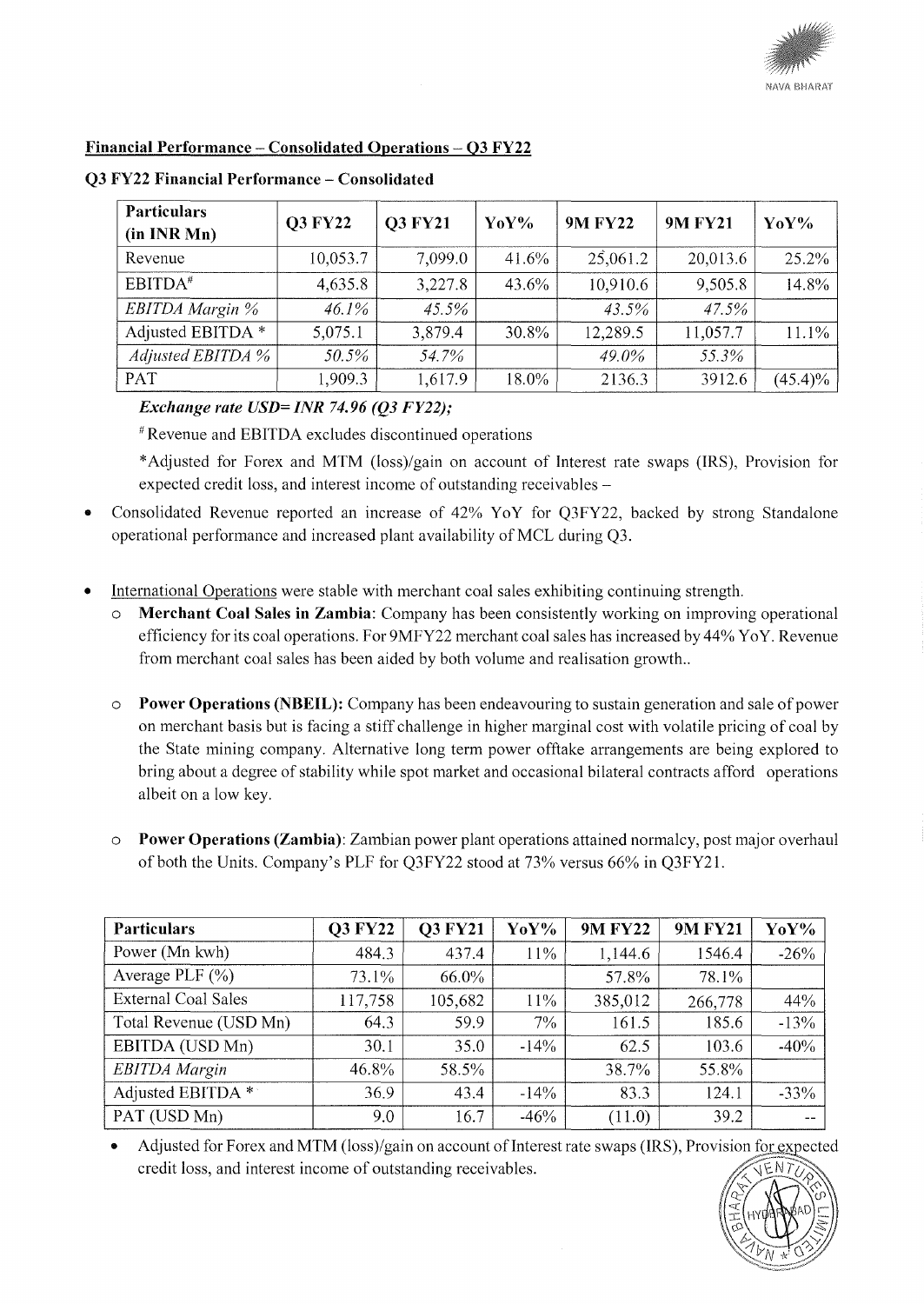

Provision for expected credit loss continued to impact the reported adjusted EBIDTA while impact on account of forex adjustment remained minimal for the quarter.

### International Arbitration Status

- MCL along with the Lenders commenced International Arbitration at London for recovery of receivables from ZESCO. After due hearings the Arbitration Tribunal granted an Interim Payment Order which was later converted into a Partial Award for US\$ 250 Million with a direction that ZESCO should pay this amount by  $31<sup>st</sup>$  January 2022. MCL considers this to be a positive development and will pursue with ZESCO to realise this amount. Arbitration proceedings are continuing and could span whole of 2022 and beyond before the declaration of Final Award. MCL will also pursue with ZESCO on prospective tariff adjustment accompanied by payment security for attaining long term sustainability.
- Status of Receivables from ZESCO

| Period                | <b>Billed</b> | <b>Realised</b> | Realised % |
|-----------------------|---------------|-----------------|------------|
| July 2016 to Dec 2021 | 1,184         | ுட<br>о.        | $-7\%$     |

**Cash and debt position as on Dec 31, 2021 (INR Mn):** Most of the debt on consolidated front pertains to Zambian operations which does not have any recourse to the Company nor its any subsidiary.

| <b>Particulars</b> | <b>Overall Debt</b> |            | <b>Cash &amp; bank balances</b> |            |  |
|--------------------|---------------------|------------|---------------------------------|------------|--|
|                    | 31.12.2021          | 31.12.2020 | 31.12.2021                      | 31.12.2020 |  |
| <i>Standalone</i>  | 1.579               | 1.731      | 3,049                           | 1.854      |  |
| Consolidated       | 35.916              | 35,508     | 8.582                           | 5.762      |  |

#### Quantitative Table of Operational data (sales in Qty)

þ

|                          | <b>Q3 FY 22</b> | <b>Q3 FY21</b> | YoY     | <b>Q2 FY22</b> | Q <sub>o</sub> Q | <b>9M FY22</b> | <b>9M FY21</b> | YoY    |
|--------------------------|-----------------|----------------|---------|----------------|------------------|----------------|----------------|--------|
| <b>Ferro Alloys (MT)</b> |                 |                |         |                |                  |                |                |        |
| Silico<br>Manganese      | 28,766          | 27,478         | $4.7\%$ | 26,937         | $6.8\%$          | 80,033         | 62,319         | 28.4%  |
| Ferro Chrome             | 16,305          | 14,259         | 14.3%   | 17,491         | $-6.8\%$         | 50,060         | 42,248         | 18.5%  |
|                          |                 |                |         |                |                  |                |                |        |
| Power (Mn units)         |                 |                |         |                |                  |                |                |        |
| Merchant sales           | 159             | 28             | 461.4%  | 150            | 6.4%             | 418            | 62             | 577.8% |
| Captive                  | 188             | 77             | $6.2\%$ | 187            | $0.3\%$          | 546            | 473            | 15.3%  |
| <b>NBEIL</b>             | 36              |                |         | 179            | 79.7%            | 323            |                |        |

Commenting on the results, Mr. Ashwin Devineni, CEO, said, "For Q3FY22 Nava Bharat has delivered strong top-line growth riding on its Ferro Alloys and Standalone Power business operations. On International operations front, Zambian power operations remained stable with continued improvement in merchant coal sales. Nava Bharat has been continuing its efforts to further strengthen its operations especially via backward integration. Company had received exploration permit from the Government Cote d'Ivoire (Ivory Coast) for